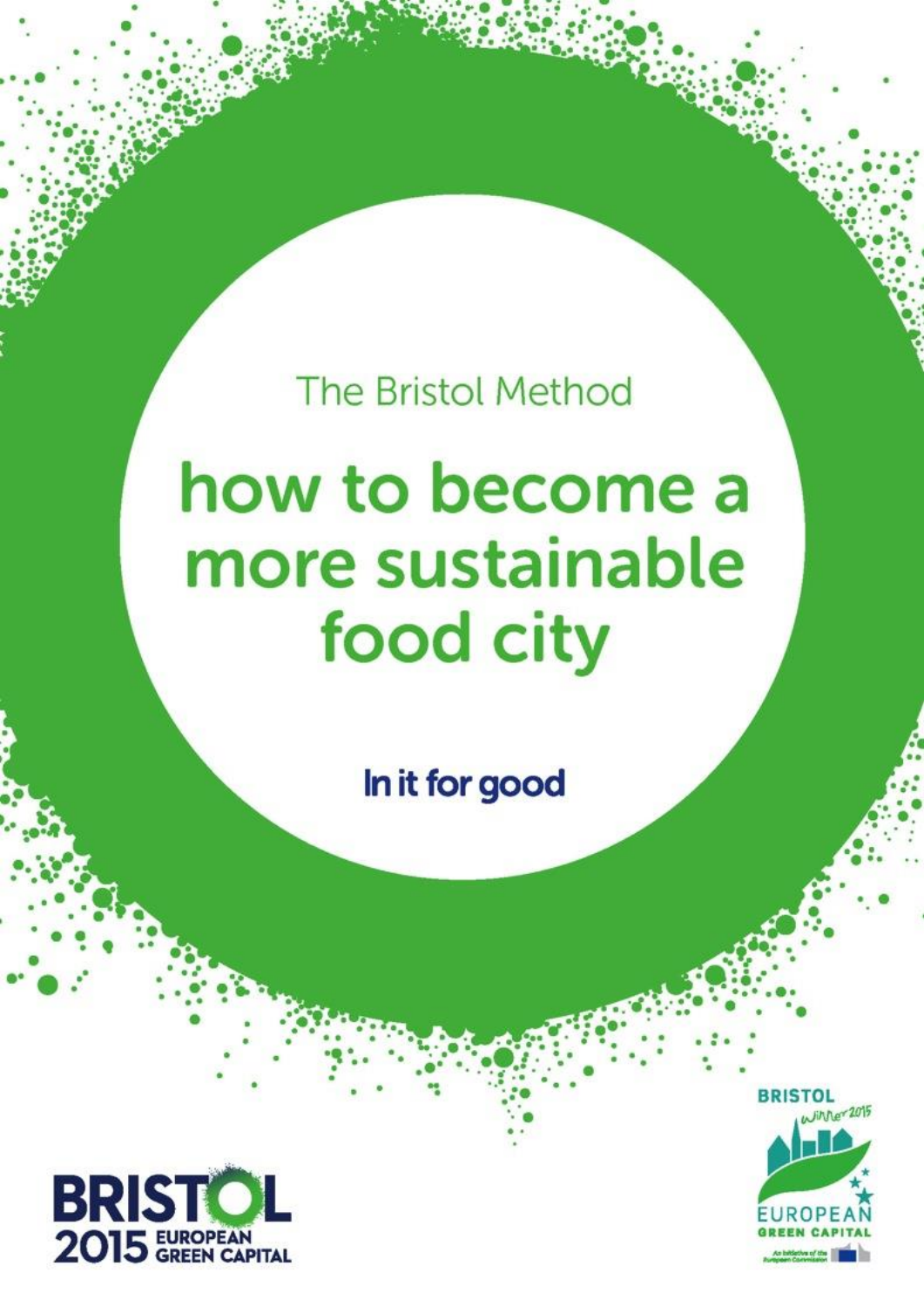## **Contents**

If you are interested in the topic of food in the context of a city, you may also be interested in these Bristol Method Modules which can found online at **[www.bristol2015.co.uk/method](http://www.bristol2015.co.uk/method)**:

- How to encourage food growing in the city
	- How to tackle food waste in cities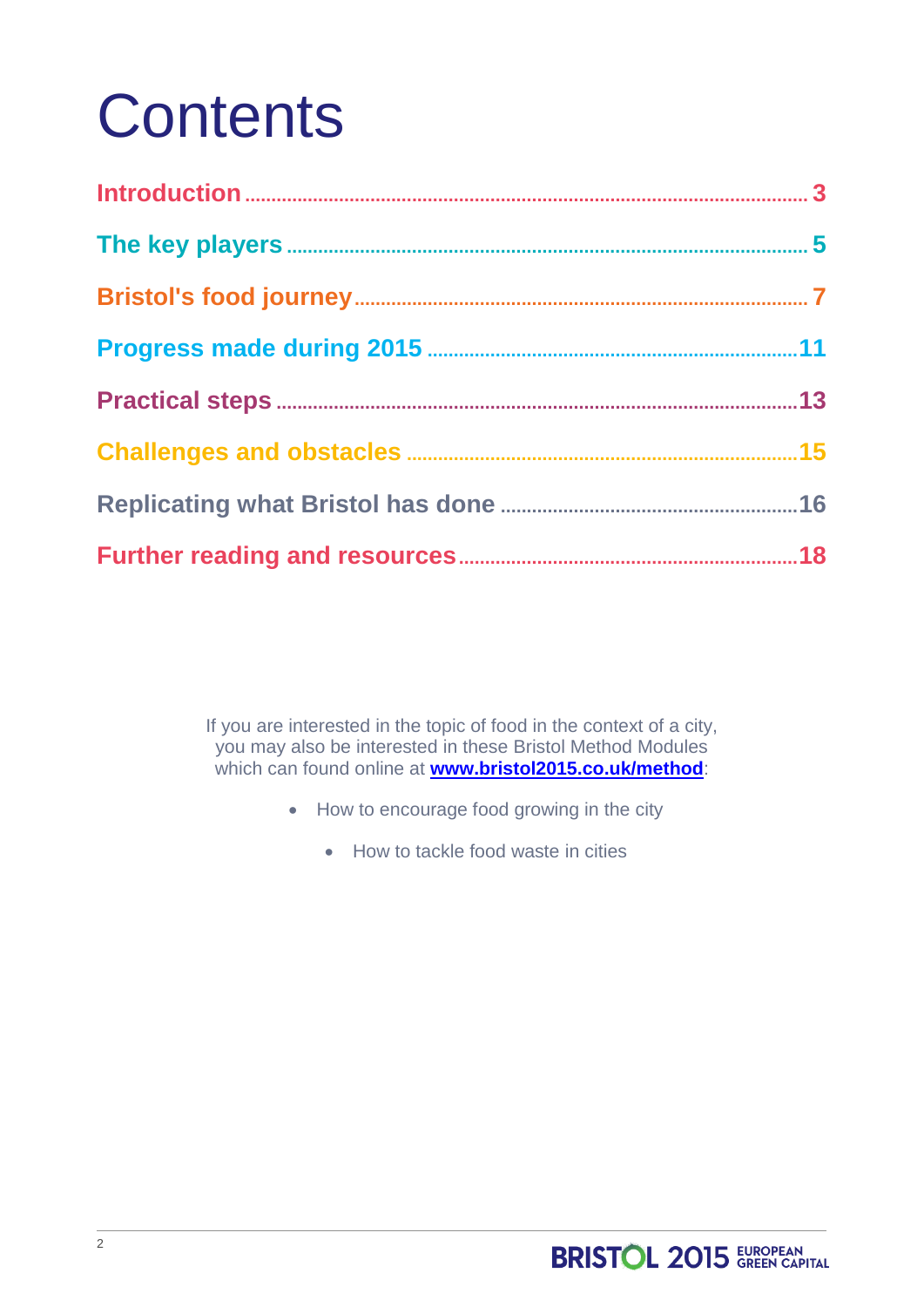### **Introduction**

Why should Bristol work towards becoming a sustainable food city? All cities take responsibility for improving the quality and provision of aspects like transport, energy, housing, air quality, waste management, health and wellbeing. Food, which is woven in numerous ways through dimensions of the economic, social and environmental life of the city, in stark contrast, gets left to market forces. However it could be viewed and used as a driver to help address these wider issues.

'Imagine you lived in a truly sustainable food city, renowned for the vibrancy and diversity of its food culture, and for a food system which, from field to fork, is good for people, places and the planet. A city where good food is visible and celebrated in every corner and where everyone has access to fresh, seasonal, local, organic and fairly traded food that is tasty, healthy and affordable, no matter where they live…'

### **Bristol Good Food Plan vision**

Good food is vital to the quality of people's lives, health and wellbeing in Bristol and also to that of the people who produce it. 'As well as being tasty, healthy and affordable the food we eat should be good for nature, good for workers, good for local businesses and good for animal welfare.' (Bristol Good Food Charter)

However, the steady and systematic changes that have occurred to our food culture over the last few decades have left our society in a dangerous and vulnerable position. The impact on our health has reached epidemic levels; our diets are largely to blame for the obesity crisis, for the diabetes crisis, for some cancers and for much heart disease. Economically, the toll has been severe, with the disappearance of small and medium sized farms, processors, wholesalers and retailers as an ever increasing proportion of food sold in the region is imported from elsewhere in the UK or abroad.

Our high streets, especially in the more deprived parts of a city, are dominated by empty shops, poor quality fast food, charity shops and off-licences. Since the UK's first supermarket opened in 1951, the picture has changed from diversity and balanced competition to consolidation and monopoly. The impact on employment, from farmworkers to school cooks, is fewer jobs of low value and low status.

The people of Bristol - as individuals, as grassroots groups, as organisations - and through the City Council, are exploring ways to exercise their power to address aspects of its food system over which they have some control. The first step is to understand how the city and city region's food supply system operate and how the different elements of the system are interconnected. The second step is to understand strengths and vulnerabilities in relation to food system sustainability and longer-term resilience. The third step is to find integrated ways to address food issues in a way that bring practical solutions and benefits to other strategic and policy concerns. For example, short supply chains and localised food production have the potential to generate local jobs, address issues around related high energy use and greenhouse gas emissions and engage city residents in making better food choices through the opportunity to visit and learn about local food enterprises and to buy and prepare the products themselves.

To reform the food system in this way has not yet been built into any UK local government policy and strategy, nor could a local government achieve such changes alone. It requires the commitment and participation from a wide range of city and city region stakeholders within strong partnership structures. It also requires engaged citizens who exercise their collective buying power to increase demand for good food. These are all things that Bristol is trying to address.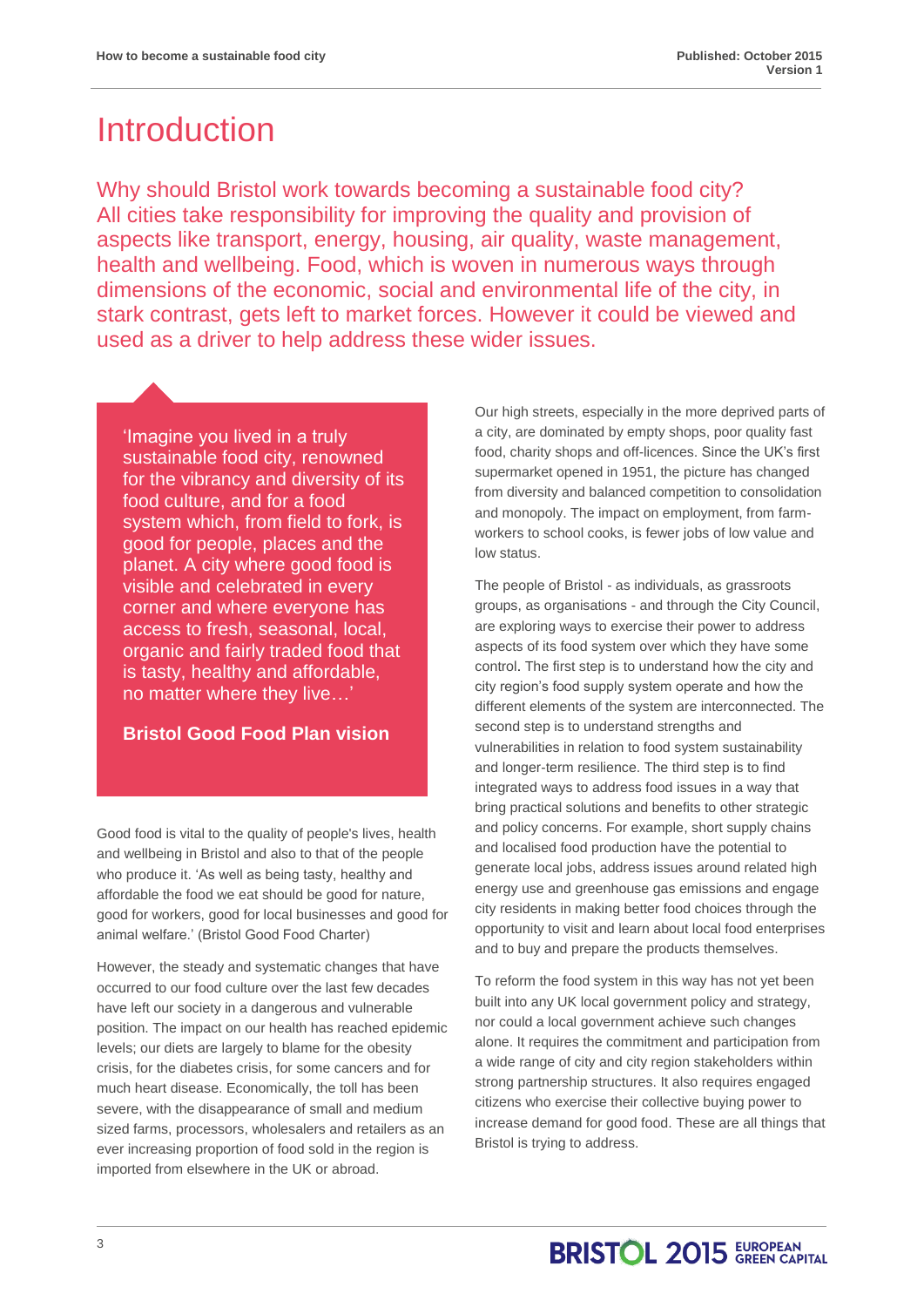### Key points: How cities can view and approach the urban food challenge

Food is the business of a city and an integral part of the urban agenda. It should be seen 'as a driver for other sustainability policies related to health, transport, land use, social and economic development, waste management and climate resilience'.

**Supurbfood Partnership policy briefing 2015** (See further reading below)

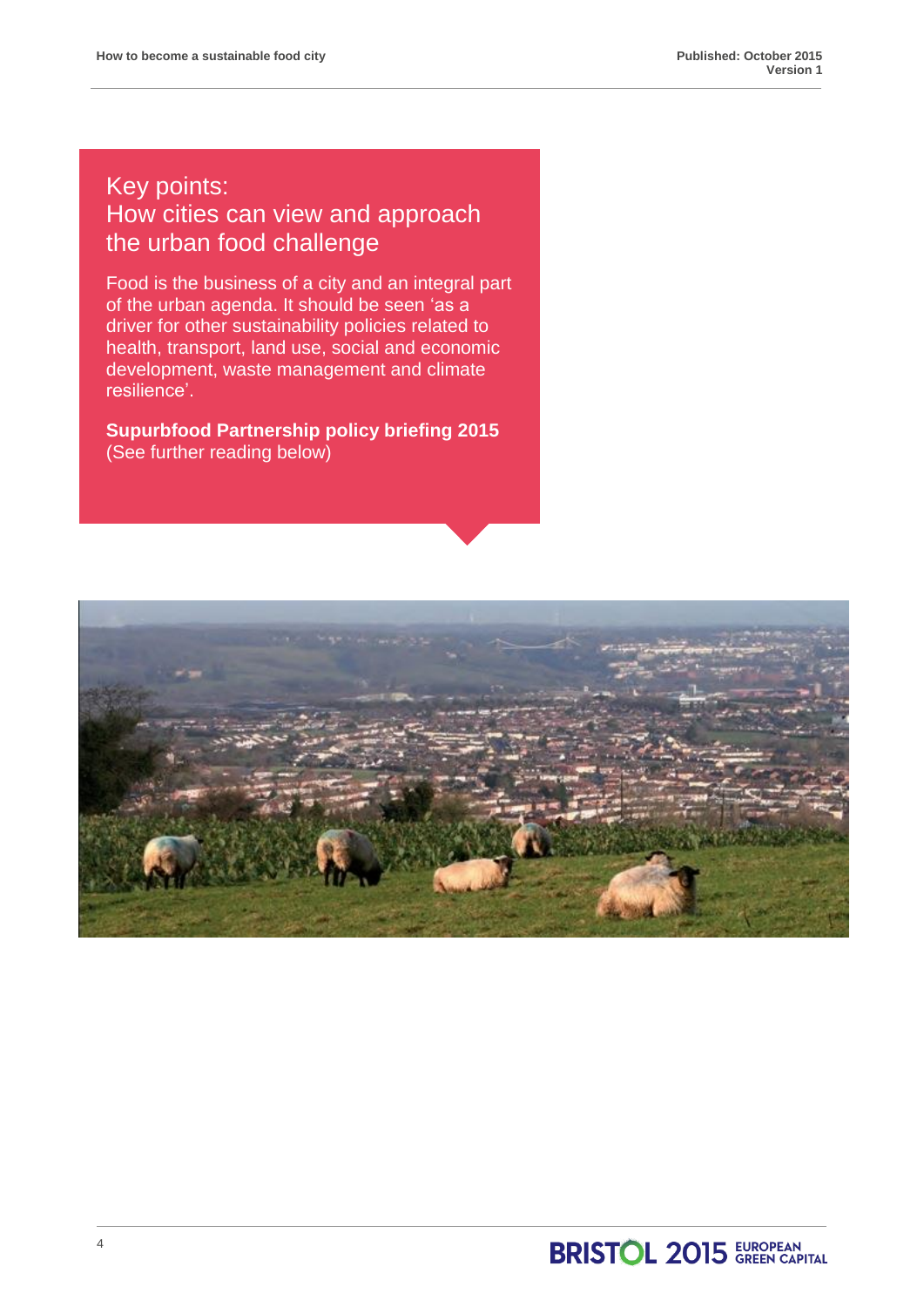### Who are the key food players in Bristol and how do they connect up?

With a population of about 442,500 to feed, there are literally thousands of people involved in food work in the city of Bristol. One in ten jobs are in the traditionally defined food sector, predominantly in catering and hospitality. There are the retailers, the wholesalers and distributors, the food processors and manufacturers. Then there are the businesses and organisations that deal with food waste and with wasted food; the education institutions and organisations providing skills training and learning; the community food groups involved with growing and cooking; the vegetable and fruit growers in and close to the city…. And more!

There are groups and partnerships and informal networks operating at various levels around the city, many of which are focussed on specific aspects of the food system such as: providing cooking skills in local neighbourhoods; redistributing edible wasted food to community organisations; bringing chefs together to look at ways of improving sustainable food sourcing; helping urban growers cooperate; organising seed swaps, networking and open day events on urban food growing sites; helping food businesses find new food waste collection solutions; connecting up healthy school initiatives with school gardens and school meals; campaigning for the safeguarding of best value agricultural land for food; and promoting independent food businesses.

The challenge is to find a way to help connect all this amazing work and together to pool efforts to create more positive, scaled up changes; and to do this as part of developing wider city sustainability with the right supportive policies in place.

In Bristol, there are three main partnership structures that help to create opportunities to link up shared interests. In the very centre of these structures are a few individuals that are concerned with strategic integration as well as enabling practical linkages to happen. The world of food is highly complex and these structures are of course imperfect. However, underneath these structures are many different networks that have their own communication mechanisms.

### Practical integration and coordination

Bristol Food Network is a community interest company (CIC), which emerged from the 'Bristol Food Links' project in 2009 as a network of food activists and was formally incorporated in 2014. It is a practical delivery organization that aims to support, inform and connect individuals, community projects, organisations and businesses that share a vision to transform Bristol into a sustainable food city. To date it has operated on minimal resources, mainly small grants to deliver specific projects and tasks that support the Bristol Good Food Plan and the work of the Bristol Food Policy Council. It produces a bi-monthly Bristol local food e-newsletter update and coordinates much of the communication within the wider city food networks including bi-monthly networking sessions. It is also home to the new annual 'Food Connections' Festival (see below).

### Driving new food policy and strategy, influencing and linking stakeholders

Bristol Food Policy Council takes a strategic view in relation to building and embedding a resilient food system for Bristol. It combines the different elements of the food system (including production, processing, distribution, retail, catering, consumption and waste disposal) with the common objective of achieving a healthier, more sustainable and resilient food system. It is made up of a small group of key stakeholders in the food system, including an elected member of Bristol City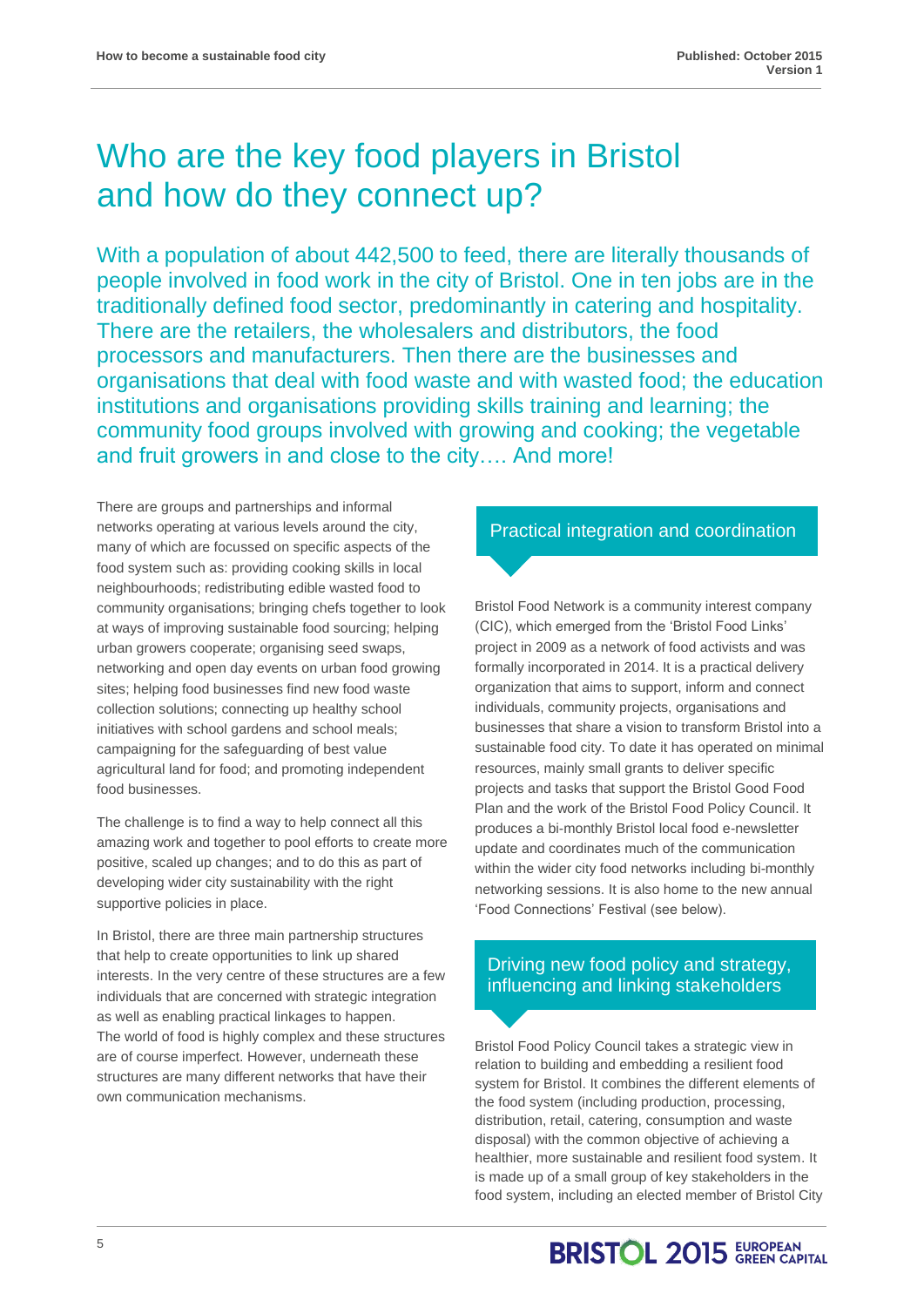Council, whose shared aim is to put Good Food on the agenda and keep it there, mainly through their influence and networks. Established in 2011, following a 2010 conference that launched the Who Feeds Bristol Report, its terms of reference and membership were informed by a review of the literature on FPCs in other parts of the world, and by a survey of Bristol Food Network members and other relevant stakeholders. The FPC meets at least four times a year, has a communications subgroup that meets monthly. It hosts events, published the Charter and the Good Food Plan, and is developing ways of measuring progress.

### Connecting food to wider city sustainability dialogue

Founded in 2007, and then established in 2014 as an independent community interest company, the Bristol Green Capital Partnership (BGCP) is an independent leadership organisation whose aim is to make Bristol 'a low carbon city with a high quality of life for all'. In 2015 its focus has been to ensure that its members (over 800) play an active leadership role in the delivery of the Bristol 2015 European Green Capital Programme, and that it becomes a dynamic and fit for purpose independent legacy organisation after 2015.

The BGCP has assisted with a number of strategic tasks along the food journey including support in 2010 for the

'Who Feeds Bristol' baseline study and in 2015 cohosting an event to develop a 'Good Food Action Plan'. It offers a mechanism for communicating and connecting food at a strategic level with other issues of city sustainability.

### Key points: How cities can address food issues and sustainability through partnerships

Every city faces the enormous challenge of joining the dots and of creating synergy between different city council departments, key businesses, institutions, organisations and community groups. A way of doing this is to develop effective partnership structures which themselves interconnect. It is important that such structures involve and relate to the local authority and also find positive ways to be a 'critical friend'. When it comes to food, the only way to change the food system is through working together in partnerships and networks.

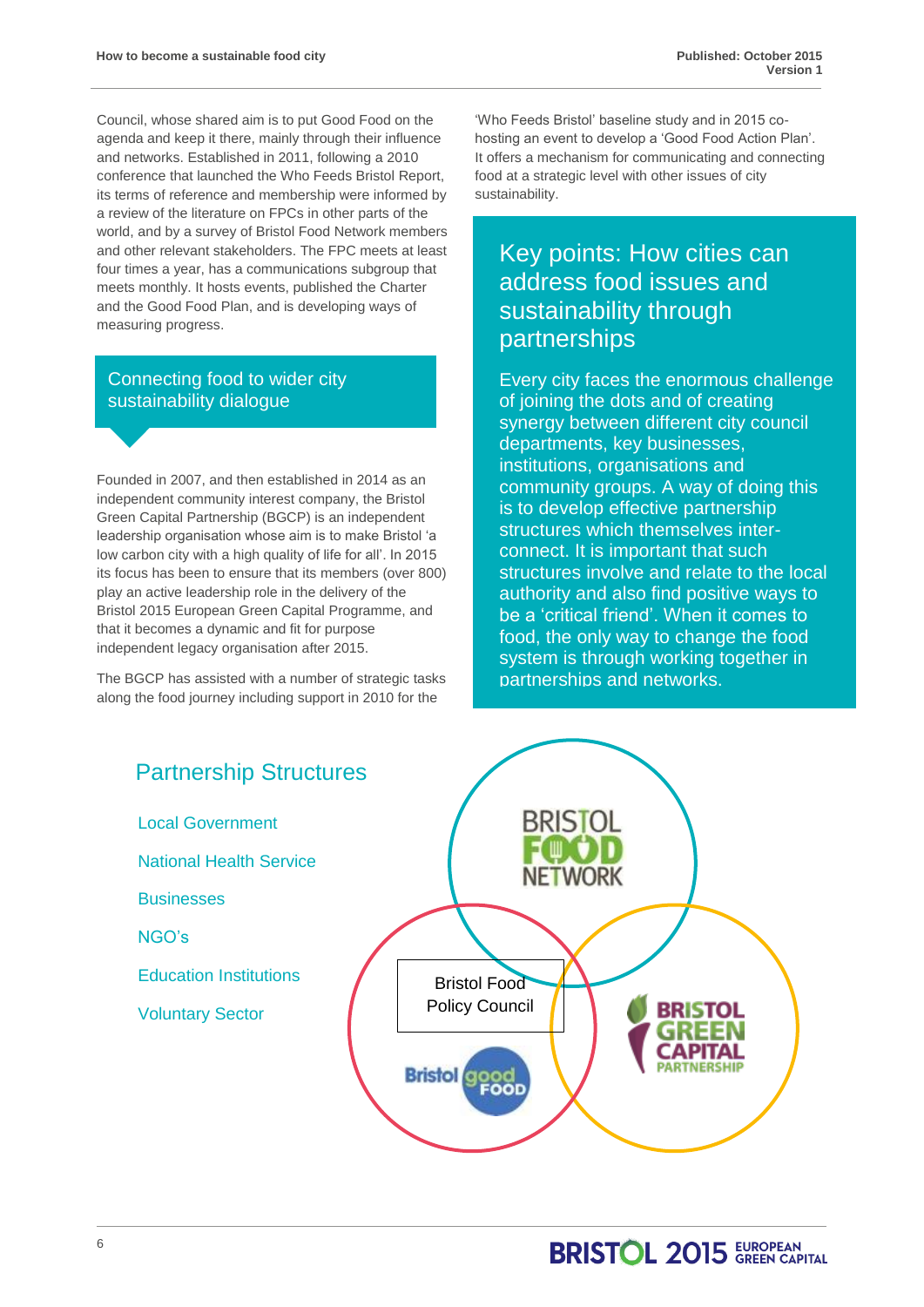### 1992 1996 Rio Earth Summit and the launch of Agenda 21 on sustainability 1997 Bristol's first farmers' market 2009 Bristol Food Network created **BRISTOL** 2009 Peak Oil published NETWORK Ó 2010 2011 'Who Feeds Bristol?' report published 2011 2013 A Good Food Plan for Bristol published 2015 action plan

Bristol Food Links project established



Bristol City Council internal ten-point food charter published



Bristol Food Policy Council established



Green Capital year, over 30 new food projects received funding; and the development of a detailed Bristol good food



### What has happened on Bristol's food journey?

### Getting started

In 1992 an international commitment was made at the Rio Earth Summit to develop an Agenda 21, which included the UK. A Local Agenda 21 is the strategy and action programme for implementing sustainable development at a local level. Bristol was among the group of UK local authorities that included food in its strategy, and following a feasibility study, established a 'Bristol Food Links' project in 1996. It went on to produce a 'Local Food Guide' and start Bristol's Farmers' Market in 1997, (the second in the UK following Bath in 1996). At the same time there was a lot of activity around improving school meals and developing school gardens. Most years there was a food conference organised by Bristol City Council for the city food network. The Soil Association ran high profile annual 'national organic food and drink awards' and an organic food and drink festival in Bristol for a number of years.

> **Notable** milestones

1992 - 2015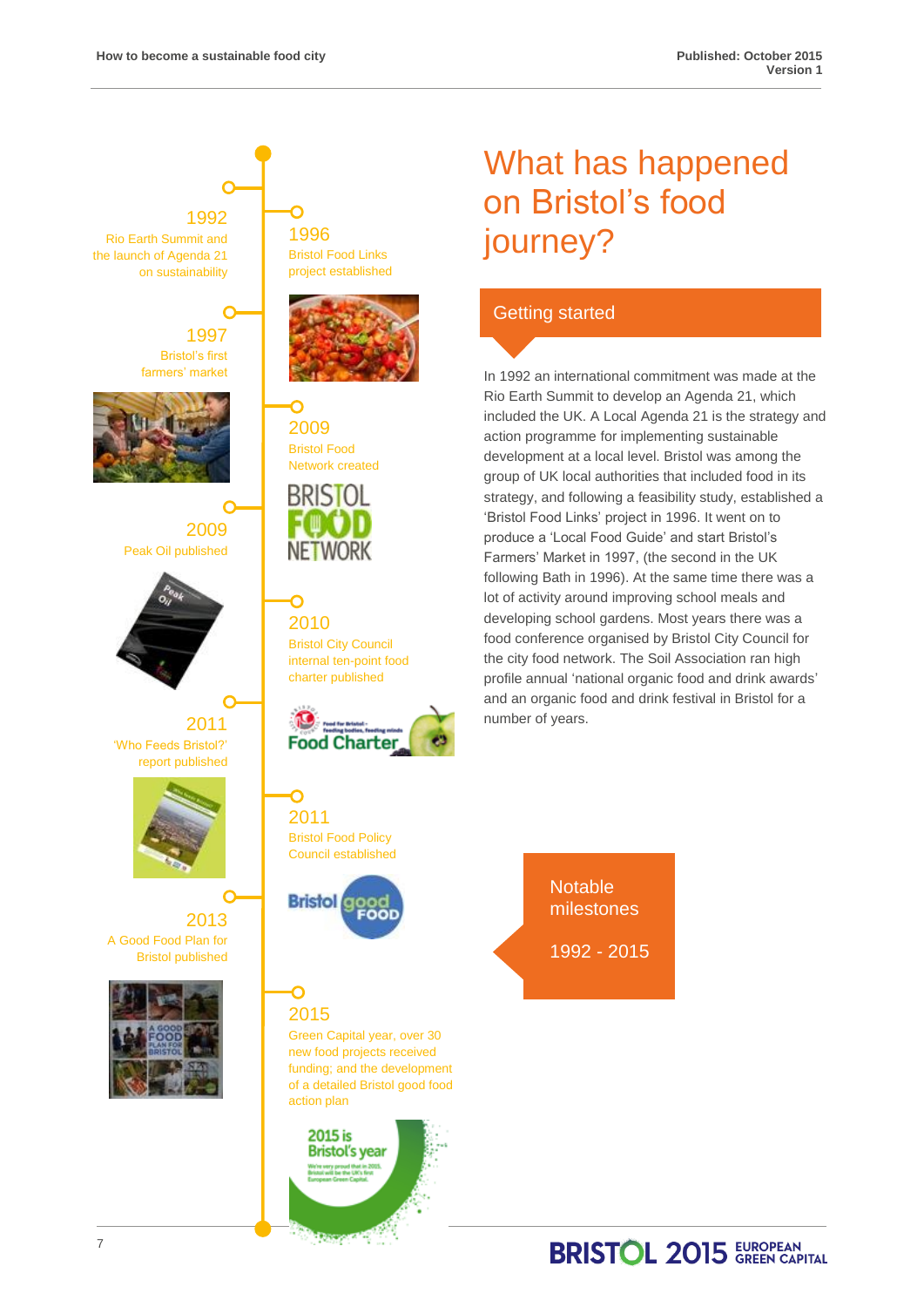In 2009 several important things happened close together, which moved the debate forwards. Stimulated by Transition Bristol, a report on the impact of Peak Oil was published, including a section on how food supply might be affected. The Bristol Food Links project transformed to become what is now Bristol Food Network, a network of food activists that wrote its own ambitious 'Sustainable food strategy for Bristol and the West of England'. At the same time officers in Bristol City Council, although they couldn't adopt the network's strategy, wrote their own internal ten-point 'food charter' which helped to connect up different departments and in particular to support work on school meals and public procurement through shaping and underpinning the Council's approach to food provision and use of its buying power. This was published in 2010.

Work on food was growing stronger at several different levels – private entrepreneurs, community groups, city and national organisations – but there was no specific Bristol City Council policy to support this work and no clear food system facts and figures to help inform policy decisions. However, the Bristol Food Network strategy had galvanized the creation of an internal working charter within the Council along with a 'Food Interest Group', which in terms of influencing practice fell only a little short of developing new food policy. This was therefore a pivotal moment in terms of getting food onto the city agenda in a more formal way and enabling individual officers in the Council to align their various departmental interests around food issues.

# ood Charter The 10 ambittions

### Developing the strategy **Building** an evidence base

The '*Who Feeds Bristol? Towards a resilient food plan*' report was published in 2011, commissioned by the NHS Bristol with support from Bristol City Council and the Green Capital Partnership. This report was the first of its kind in the UK: a baseline audit of how the city is fed, and where the systemic strengths and vulnerabilities lie. The suggestions for action led to the development of the Bristol Good Food Plan, published in 2013. It has since inspired many other cities around the world to work on similar issues. Since then a number of other reports have been produced to help gather more facts and figures, for example a report on food poverty (see further reading).

### Establishing food governance

One of the first tasks of the Food Policy Council was to agree on a holistic 'good food' definition and vision that could bring institutions and individuals together around a common agenda to guide 'a sustainable food transition' in the city. A working group developed the Bristol Good Food Charter, (different from the earlier internal Bristol City Council food charter) which defines good food as food that is 'good for people, for places, and for the planet'.

#### **Bristol** What you can do 3000<br>1950 The Bristol good food charter As an individual  $\sqrt{2}$ Sen the charter Cook great meals from scratch using fresh, Bristol good food is the key message of Ask your school or workplace to serve only<br>good food  $\overline{\mathcal{L}}$ the Bristol Food Policy Council. We believe good food is vital to the quality of people's As a business or institution Sign the charter lives in Bristol. As well as being tasty, healthy and affordable, the food we eat should be Buy healthy and sustainable food that<br>supports local economic prospenty good for nature, good for workers, good for Serve only good food to your students local businesses and good for animal welfare. To find out more visit the Bristol Food Policy Cour<br>website: www.bristolfoodpolicycouncil.org .<br>To keep up-to-date with food news in the city.<br>sign up for **Bristol's local food update**

The Bristol Good Food Charter is public facing, champions a better, more resilient food system for our city and shows how everyone can be part of the shift to regional, seasonal, fairly traded, organically grown food. The Charter supports Bristol's renowned food culture,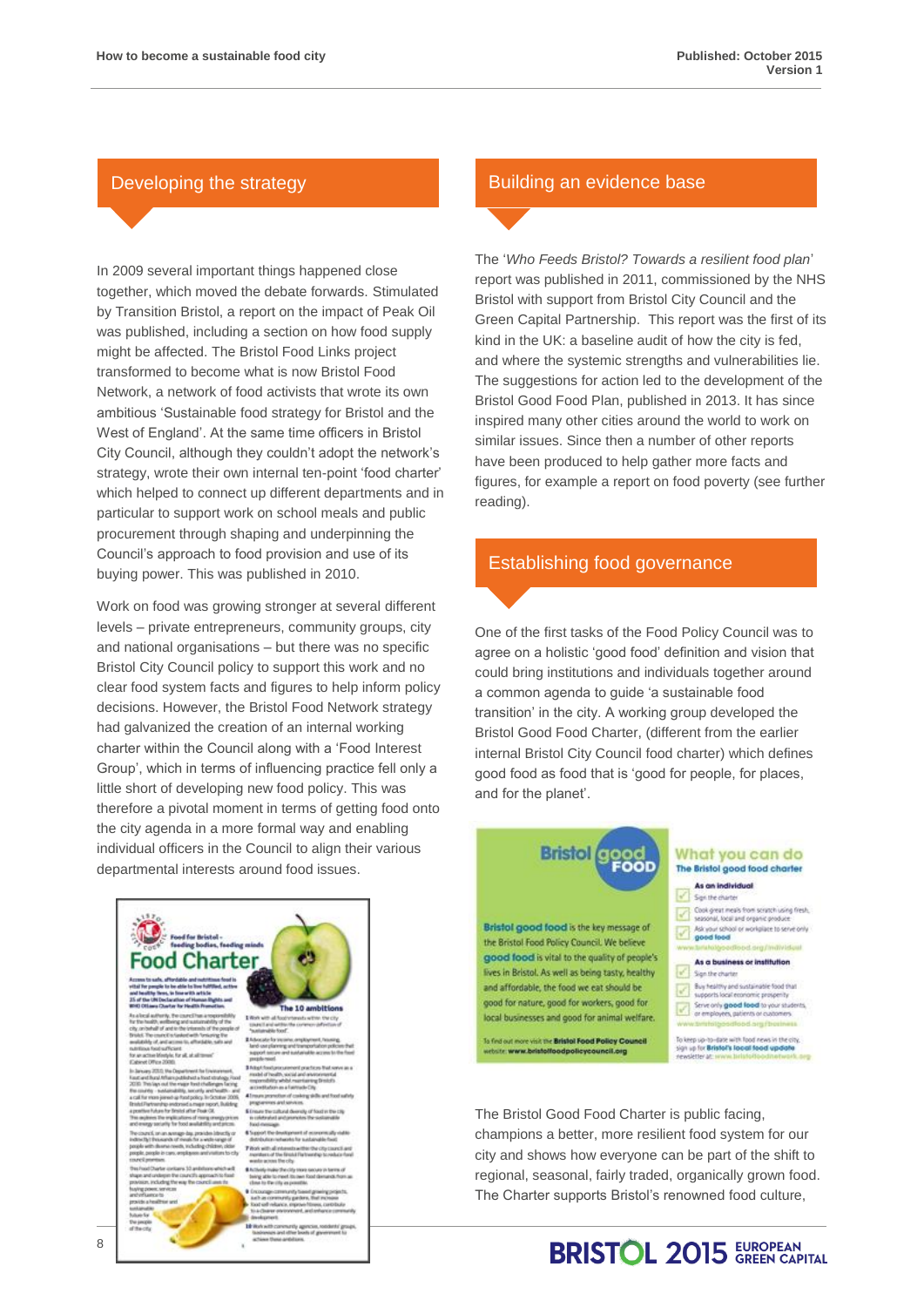and sets out a vision for using food to improve health and wellbeing and create a stronger local economy. There is a short film animation - 'What does Good Food mean for Bristol' - to help communicate the vision (see link below).

The simple wording of the Bristol Good Food charter has since become enshrined within the materials of a number of other cities participating in the UK Sustainable Food City network. In 2012 when the network began, there were only 4 cities working in a joined up way through city-wide food partnerships, of which Bristol was one. Many other UK cities are now working on similar issues and the Sustainable Food City Network encourages use of a food charter.

### City-wide participation

Over the last decade there have been annual foodrelated conferences and events.

- 2010 'Feeding Bristol in the Future' conference with Bristol café owner named as first city food champion for serving healthy locally sourced meals.
- 2011 Launch of 'Who Feeds Bristol' report and the new Food Policy Council.

Since 2011, annual participatory Food Policy Council conferences bringing together the wider city food community have been held on the following themes:

- 2012 Launch of 'Bristol Good Food Charter'
- 2013 Launch of the 'Bristol Good Food Plan' and planning the Bristol Food Connections Festival 2014
- 2014 'Bristol Good Food and the Low Carbon Challenge'

### The Bristol Good Food Plan

In 2013 the Bristol Good Food Plan was launched. It takes a 'whole system' approach and outlines the main areas of food system change required, providing a mechanism for helping to connect up different types of work on food in the city. These eight areas, summarised in the diagram below, include both strengths that exist already and also areas of vulnerability that the city collectively needs to address. The purpose of the food plan is to enable every organisation in the city to see how they influence the food system and where they can take action. It is designed to enable different groups to take a lead on different themes according to their expertise; to develop a clear advocacy and food policy leadership role for the Food Policy Council and to enable effective connections within a clear strategy to create positive step-change in the next 5 years.

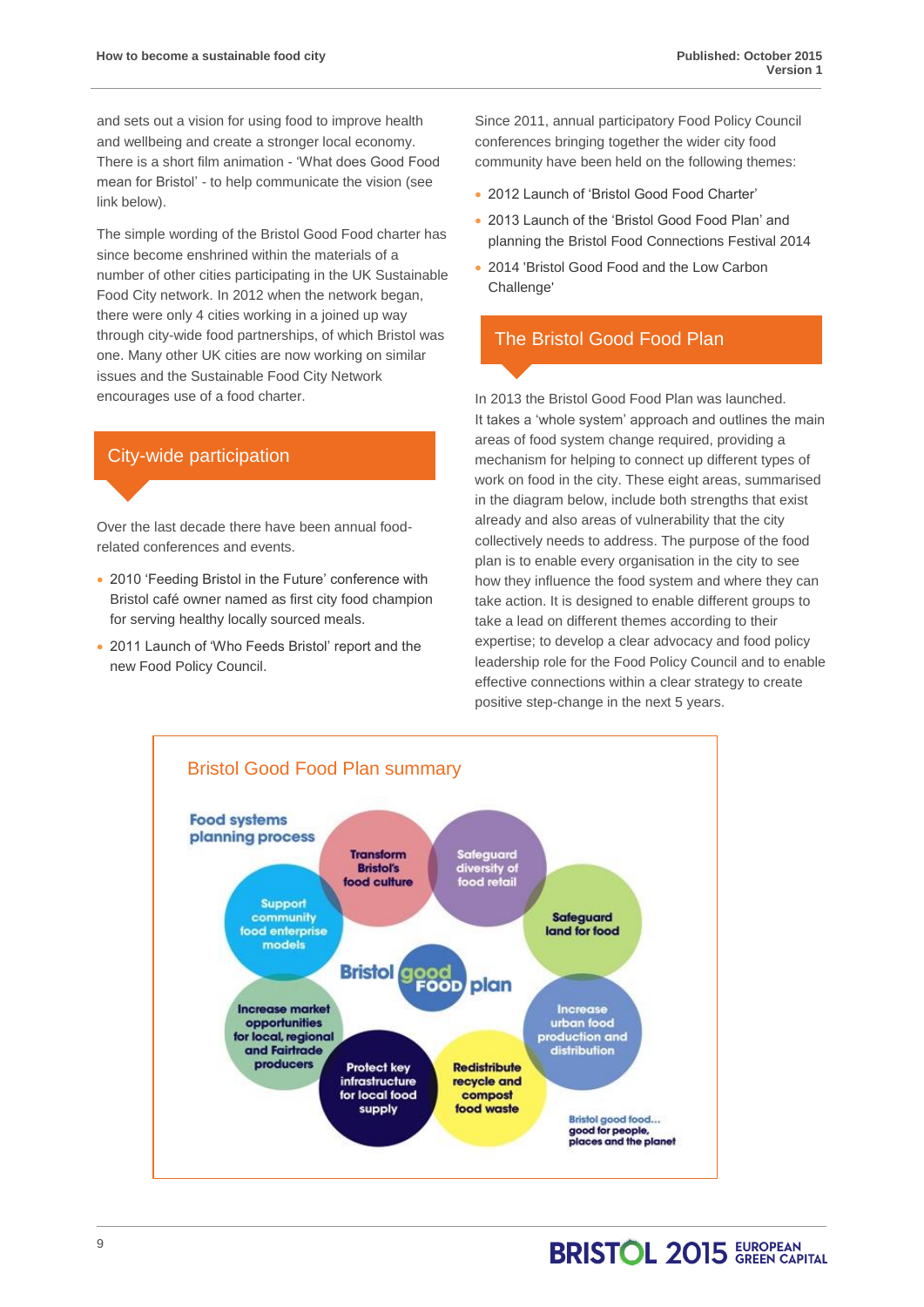### Case studies that illustrate the food plan aims

Pioneering individuals and organisations lead much of the inspirational work going on in relation to food. The Good Food Plan documents case study examples that relate to the eight areas of food system change:

- A cookery school teaches people to cook from scratch with fresh healthy affordable ingredients and helps to transform food culture at a community level.
- Bristol's local currency, the Bristol Pound, used by many of the city's food businesses to keep money in the local economy and also used by community groups buying local food collectively helps to strengthen the local economy and support business diversity.
- A grassroots network campaigns for the safeguarding of best value agricultural land for food production and uses all sorts of creative and educational activities to help people learn more about why soil is so important to future resilience of the city.
- A commercial urban farm providing education, training and employment and producing high quality salad leaves for cafes and restaurants in the city is demonstrating that urban food production and distribution is possible at a larger scale.
- An organisation that redistributes good food that otherwise would go to waste, and feeds thousands of vulnerable people each year.is raising awareness of food waste issues and pioneering practical solutions.
- A fruit and vegetable wholesale market in Bristol supplies virtually the entire greengrocery and catering sectors across South Wales and Southwest England and buys UK produce in season from many of the smaller scale growers in the region. It is an important part of local supply infrastructure that needs to be valued and supported.
- A large Hospital Trust with kitchens that prepare meals using fresh seasonal local ingredients helps to provide new market opportunities for producers in the region and also to provide good healthy meals for patients and staff.
- A community organisation in an outer city housing estate that runs cooking classes, market gardening and a food co-op shop is an example of a community enterprise designed to meet very specific neighbourhood needs.
- Accredited at 'Silver' by the Soil Association Catering Mark, 2,000 meals are served daily in 114 primary schools (75% food from fresh ingredients, using only meat that is British Red Tractor, Marine Stewardship Council assured fish).

### Key points: How cities can embark on a longer-term food journey

The journey to date has included examining the case for whether and how the city should address food issues and connect it up with wider work on city sustainability; establishing a influential body of multistakeholders to put and keep food on the city agenda and help to develop clearer city food policy; developing visionary but also practical communication mechanisms that enable groups and individuals to work towards shared goals. All of this is part of an ongoing and dynamic 'food system planning process' that is overseen by the Food Policy Council. Bristol City Council has enabled small pieces of strategic work on food to be commissioned from external experts where there is none or only limited in-house skills and capacity and has supported annual conferences. A wide range of organisations are addressing their own specific food challenges and the food plan helps to join up the pieces of the city food challenge jigsaw.

#### **Photo credit: North Bristol NHS Trust**

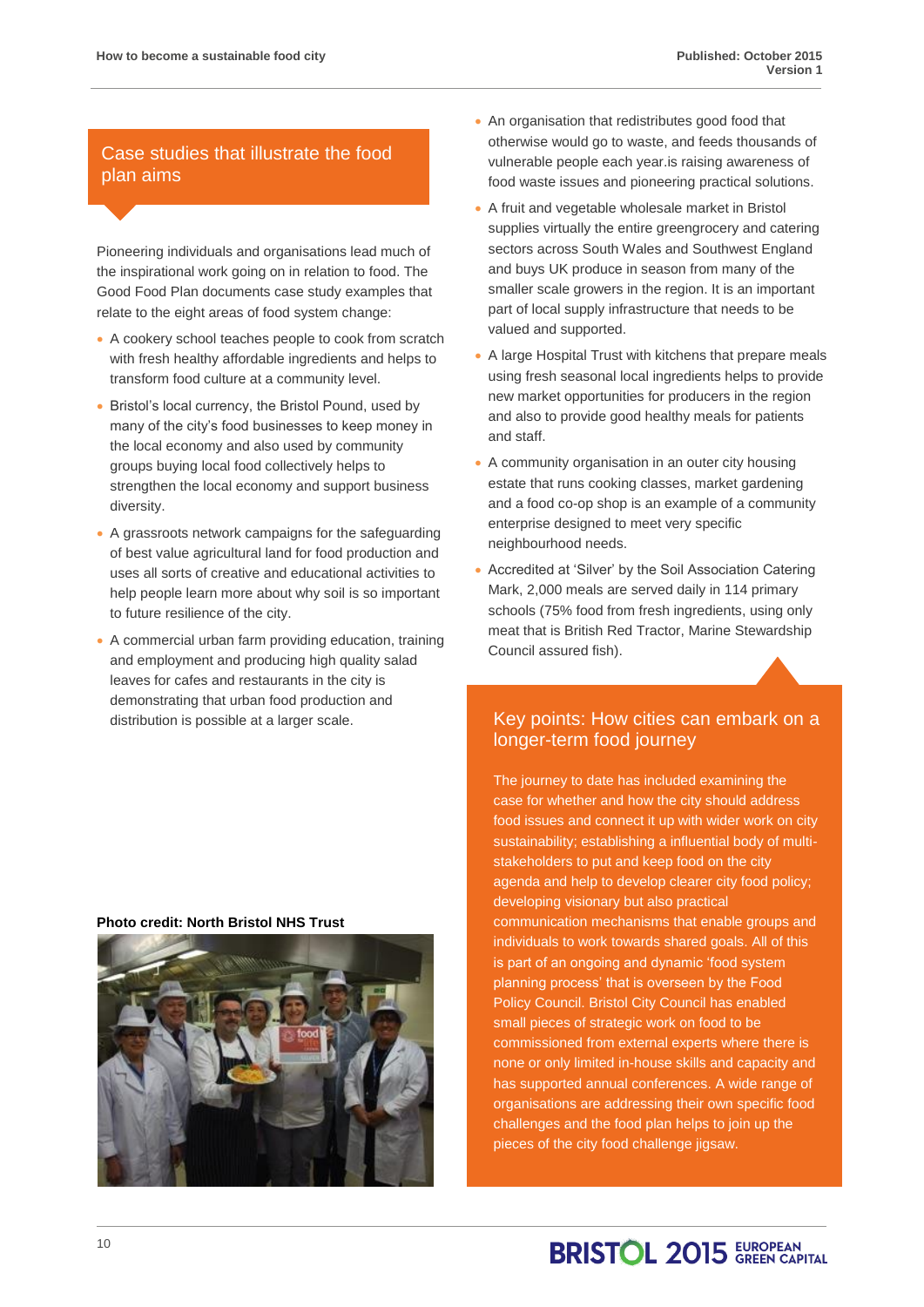### What inspirational progress on food has been made in 2015?

### **Highlighting food within the European Green Capital award**

Although food is not one of the criteria of the European Green Capital award, Bristol included food as one of the five sustainability themes of its Green Capital year. It was felt that food is so much part of the fabric of a green and sustainable city, that it should be included. The work on food in Bristol takes a holistic approach because the system that brings food from the farm to our dining tables is intricately connected with nature and the environment, with energy use, with transportation, and with resource management including water and waste.

### **Funding for new collaborative food initiatives that link to the food plan**

As part of the Green Capital year, Bristol established a grant awards programme to support community-led initiatives delivering work on each of the five themes. Almost £0.5 million has been awarded to over 30 food projects. Bristol Food Network worked with Green Capital Board to help align 2015 funding criteria with the Good Food Plan and also helped to coordinate monthly meetings for grassroots groups to develop collaborative project plans.

### **Green Capital 2015 food priorities**

Building on the Bristol Good Food Plan the Green Capital 2015 food priorities are:

- Promoting healthy, affordable & sustainable food to the public
- Increasing access to affordable good food
- Making food growing/production visible across the city
- Scaling-up urban agriculture
- Encouraging healthy eating in schools
- Reducing wasted food
- Transforming catering & procurement

### **Bristol Food Connections Festival and food outreach**

Bristol Food Connections is Bristol's flagship sustainable food event: a nine-day, citywide, immersive educational food festival with a focus on sustainability and health. In 2013 the BBC approached Bristol with the idea of a joint food festival. Bristol Food Connections Festival was born, running for the first time in May 2014, followed by a second festival in May 2015 and over the two years

communicating with more than 265,000 people at over 300 events. The festival is a unique, citywide partnership that helps to connect up and strengthen strategic relationships between Bristol Food Network, the BBC, Bristol City Council and other key institutions. In order to ensure that the festival is connected into all the existing strategic work on food, it is coordinated and managed by Bristol Food Network.

### **A detailed food action plan and sustainable food city award**

For the Food Policy Council, the 2015 focus is to agree a detailed 3-5 year action plan of whom is doing what by when, and developing a way of measuring progress. It intends to apply for a Silver Sustainable Food City award as part of the 2015 food theme legacy. In applying for this award a major collation of evidence of action and outcomes across six key food issues is underway.

### **New food-related social innovation**

Examples of innovative and collaborative food initiatives that emerged in 2015 include:

- A 'Big Picnic' project where schools grew plants to swap and ingredients for their shared mid-summer picnics.
- A pilot with GP's to offer patients with long-term health conditions access to community kitchens and nutritional advice – for example a ten-week course designed for people diagnosed with heart disease or diabetes.
- A project that aims to reach the 91 different language groups in Bristol through sharing food stories, recipes and personal food journeys.
- An urban food producers support hub to help scale up food grown and distributed in and close to the city.
- Bristol Fish Project that is exploring the commercial viability of community-supported aquaponics.
- 'Pop-up' cookery demonstration events that use basic cooking equipment to prepare simple affordable seasonal low-carbon ingredients from local suppliers.
- As part of the campaign to safeguard best value agricultural land for food, a 'Soil Culture' month of workshops and art exhibition about how conservation of soil is linked to human health. It has led to the collective writing of a first ever 'City Soil Declaration'.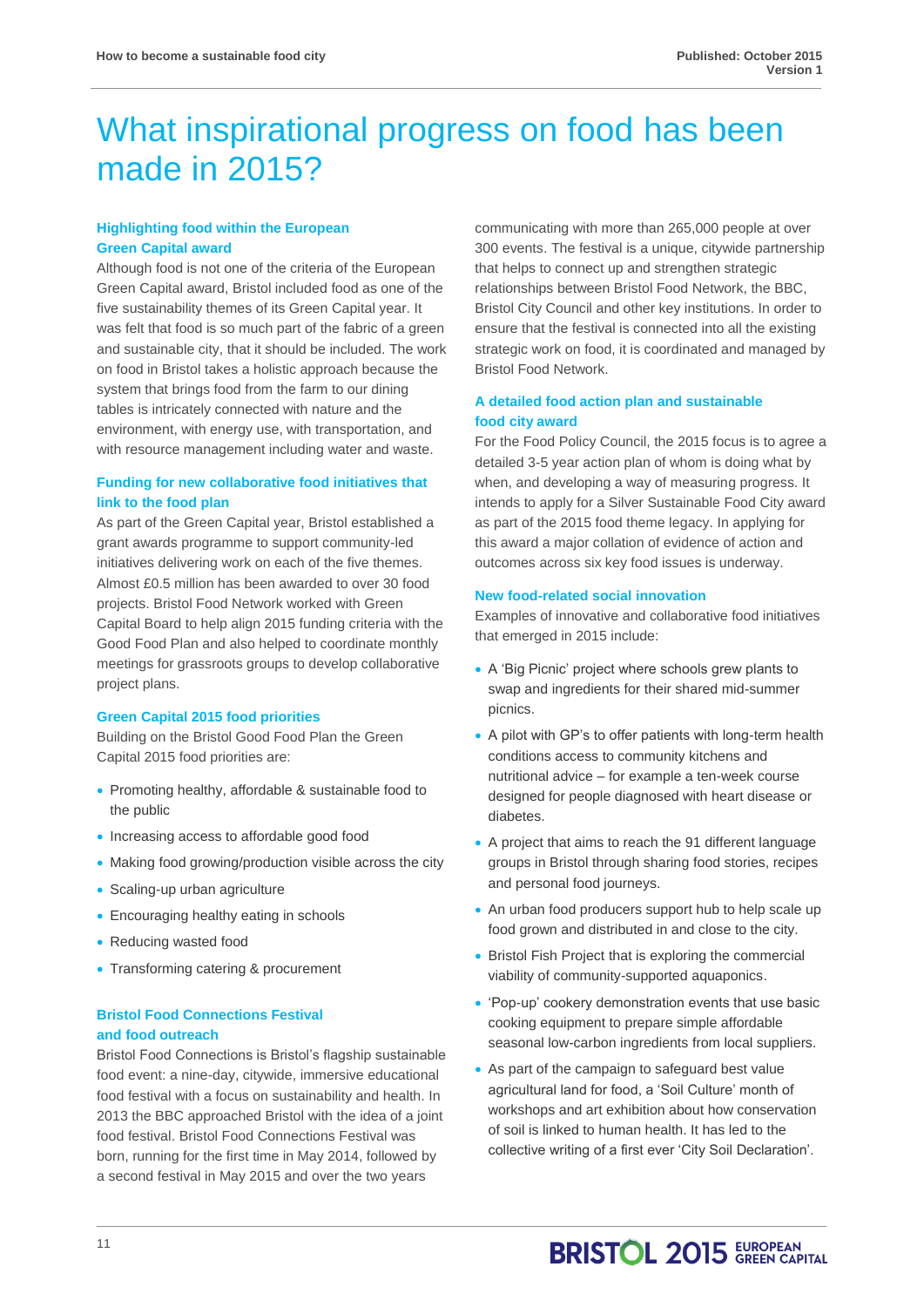- Buzz Lockleaze a new community shop selling affordable fresh produce to the local community and encouraging healthy eating through training, workshops and volunteering.
- 'Going Local Going Green', a year long journey of discovery of what it means to go local and go green by a small group of local residents passionate about being, and inspiring others to be, agents of change in their communities and the city of Bristol.
- Food Route is a collaboration between three organisations covering Bristol and Bath, to redistribute surplus food to where it's needed most, making use of an online platform that to date involves over 30 local companies, with an equal number of charities and organisations ready to make good use of surplus food.

These are just a few examples of the inspirational creativity and innovation around food that people in Bristol are initiating, some with funding and some without… The food plan again helps to connect all these different projects into strategic aims with the aim of enabling collective contribution to create greater step-change.

### Key points: How cities can support a joined-up process to work on food

Taking a whole system approach to looking at food issues is essential. Otherwise the silos and compartmentalisation continues. The Good Food Plan looks at the whole of the food system. It provides a simple practical mechanism that underpins coordination and enables clear communication on what is otherwise a very complex picture. The Green Capital year has enabled Bristol to establish a grant fund for innovative projects in line with the five key themes. The Food Policy Council is applying for a silver sustainable food city award to help embed progress and raise the profile of Bristol's work on food. It is also producing a detailed food action plan to help the city improve collaboration and impact, with a focus on the next 3- 5 years. The Food Connections Festival provides fun and experiential opportunities aimed at engaging with new audiences on food issues. The residents of Bristol continue to innovate and create solutions to their own food, health and wellbeing challenges. Good mechanisms for coordination and communication are essential.

**Kitchens** on prescription

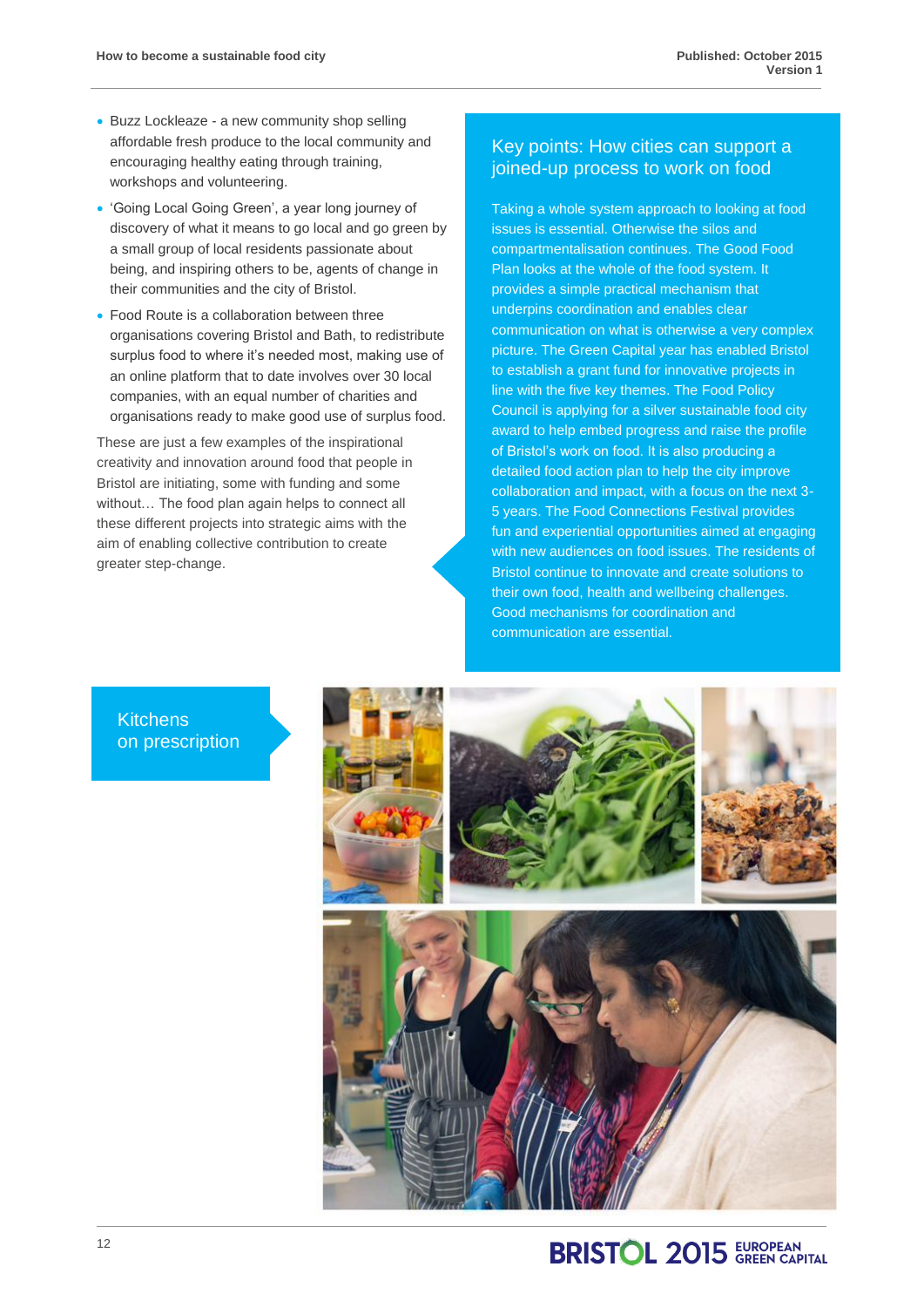### What practical steps have helped to smooth the way?

Being a European Green Capital has helped to progress Bristol's journey to become a more sustainable food city. However, a number of things were already in place, which has made that journey smoother and easier. These include clear plans, and well-articulated evidence of the need for change as well as practical events and physical meeting spaces. Listed below is a summary of some of the aspects which have helped Bristol succeed:



**Photo credit: James Barke**

### **Interest in a sustainable future transition**

Following a year of awareness raising by Transition Bristol in 2007/8 this interest was cemented amongst some influential thinkers in Bristol with the publication of the Peak Oil report in 2009 that outlined amongst other things the potential impact on city food supplies. There has also been commitment to being a Fairtrade city for over 10 years.

### **A Bristol city council internal food charter and working group**

Following completion of the Bristol Food Network sustainable food strategy in 2009, Bristol City Council developed its own internal food charter that became the guideline for much of its food procurement work. While not formal policy, this charter helped to support work on food sustainability and brought together an internal working group from different departments helping to connect up work on parks and allotments, health, and sustainable futures.

### **Green Capital support for innovative solutions**

Following the Peak Oil report the Green Capital Partnership put out a call for ideas to take things forward, one of which was the Who Feeds Bristol report. Another was the Bristol Pound, which has been influential in encouraging more local food trade.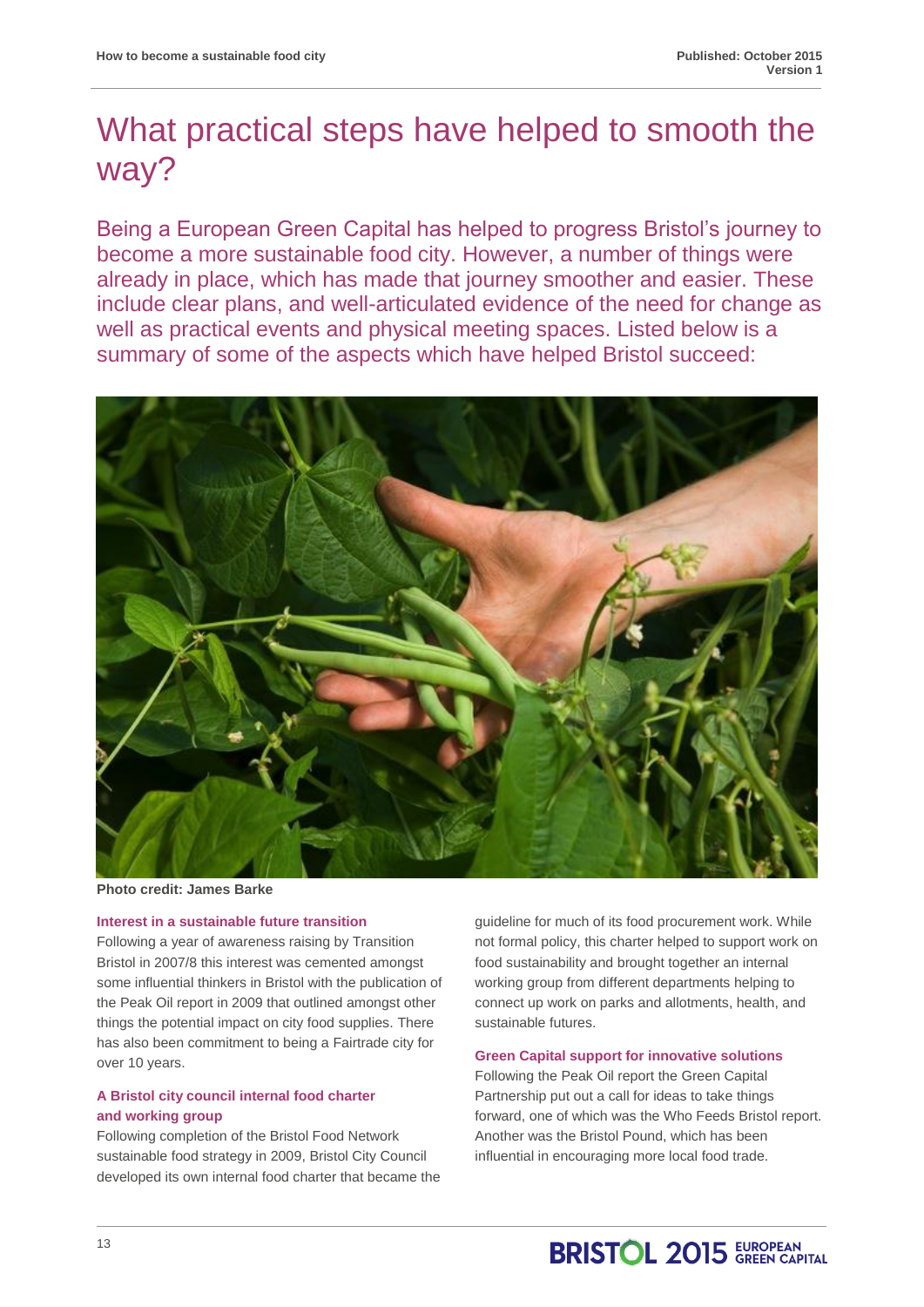### **Strategic plan**

The existence of the Good Food Plan with clear outcomes helped to shape the funding criteria for Green Capital 2015 food projects. It also helps with briefing people who are new to the food arena but keen to get involved.

### **Format**

The Good Food Plan format and approach inspired the development of a Good Transport Plan in 2015.

### **Mailing lists**

The existing food conference databases and the Bristol Food Network mailing list (more than 1,400 people choose to receive local food updates) meant that there were already connections and communications between people working on food.

### **Physical venue**

The Feed Bristol project, run by Avon Wildlife Trust, is Bristol's largest outdoor food networking venue and works with several other groups to run regular skill sharing and discussion events open to the public such as the annual Food and Land Forum, often attracting numbers in the region of 200 to 300 people. It also supplies plants and organises seed swaps.

#### **Open garden weekend**

Bristol Food Network already runs an annual 'Get Growing Trail' in June to encourage the public to visit over 30 community orchards and gardens.

#### **Survey and evidence of need**

Building on this urban food network, BFN conducted an urban food growing survey to quantify the amount of land and food and numbers of people involved in community food growing around the city. This helped to inform the development of a Bristol Food Producers project, a group initially convened by Bristol Food Network which received project funding in 2015.

### Key points: How cities can put critical practical steps in place

To some extent there is an order in which things need to happen but the most important thing is to start putting steps in place and preparing for a time at which they can be galvanised into action. Bristol food community's collective step by step approach, although not perfect, has been to bring together influential thinkers, gather evidence and make a clear case; develop a simple outline strategic plan based on that evidence; develop contact databases to facilitate easy communication; organise practical events to help inform the public; and continue to gather and review specific evidence of need. Having these various elements in place has helped to facilitate more collective and coordinated action in 2015, especially in the absence of any significant funding and resources for this kind of development





Redland Green Allotments and the Get Growing Trail *© Patrick Graham*

Food and Land Forum discussion at Feed Bristol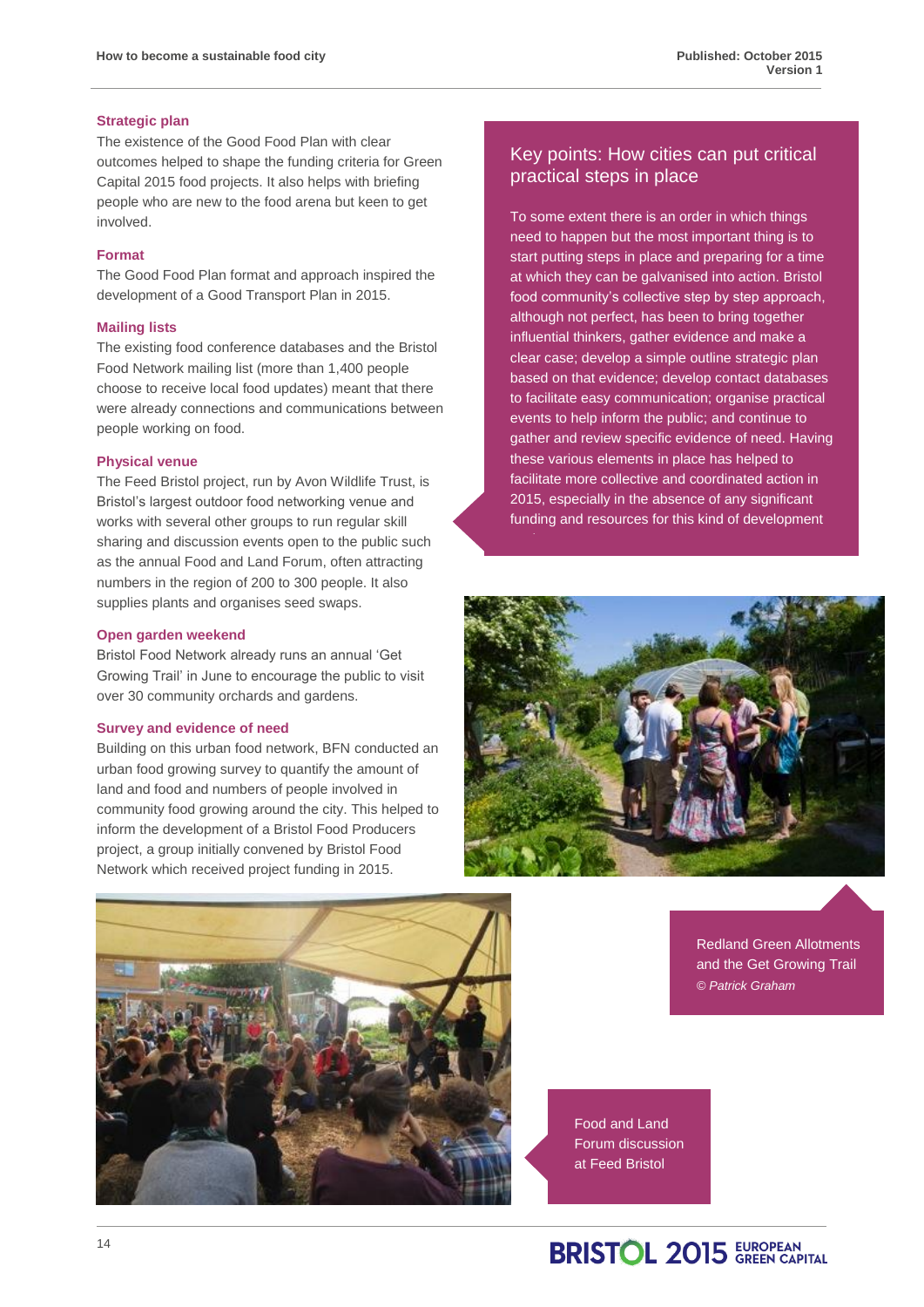### Where next? Challenges and obstacles

Despite all the positive work on food to date, there remain huge challenges, in particular as the city continues to face cuts and austerity measures and difficult decisions regarding priorities. As the city grows in the years ahead, there will be even more tensions in relation to food and all of this requires careful forward planning now.

These are just some of the areas identified by Green Capital Partnership members and the wider city food network as issues that they would like to see addressed with support from the Food Policy Council:

- Incidence of poverty, food affordability, availability and the subsequent impact on buying choices, eating & food-related ill health
- The need for new homes and planning decisions around housing design which impacts on cooking/eating choices through provision (or not) of adequate gardens, kitchens space for food storage and for waste/recycling.
- City expansion and subsequent impact on land use and soils, with a tension between safeguarding best value land for food versus the need to generate more clean energy, or to provide more sustainable transportation and other urban development.
- Use of urban spaces to grow food and the need for positive support from the Planning System.
- Increased supply into Bristol from the surrounding regions in a way that supports farmers and has a positive impact on rural businesses, especially using the drivers of sustainable food procurement and of city street markets.
- On-going work with schools and colleges around food issues and the need for as much centralised coordination as possible in order to enable education institutions to participate in an efficient and informed way.
- More support and incentives for sustainable food business innovation and food waste reduction.
- The need for an updated wholesale market that supports increased regional food supply and mechanism for low-emission, low-carbon transportation.
- The potential for community gardens and community kitchens to become part of the commissioned services of the health sector and the need to support a development process that enables this to happen.

### Key points: How cities can continue to address food issues as part of wider sustainability strategy

Identifying the future challenges is part of the ongoing journey and needs to happen now. city's administration makes for very difficult future identify and create dialogue around future challenges is an essential part of the ongoing food systems planning process.

Bristol wholesale market, St Philips *© Jackson Drowley*

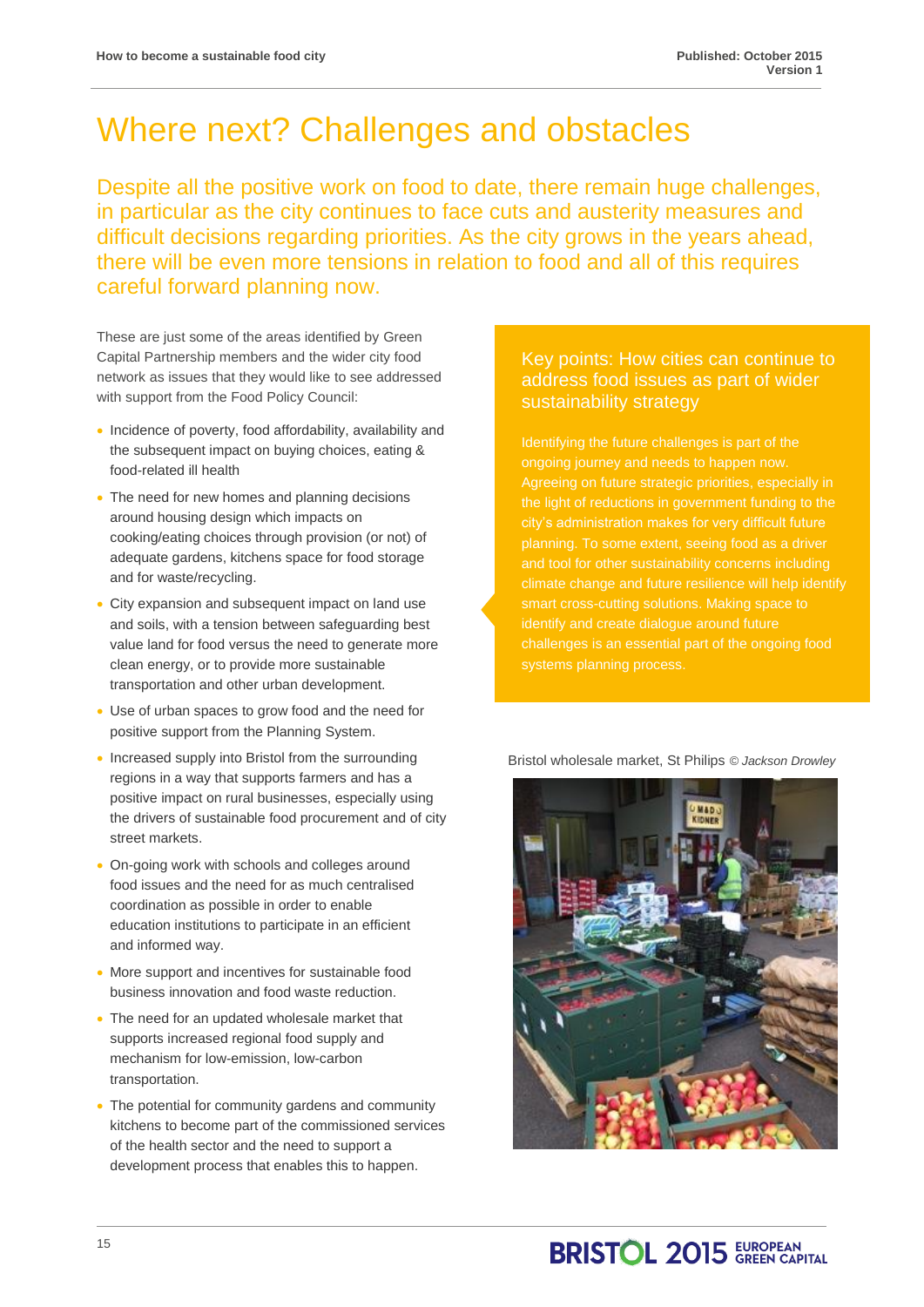### How to replicate what Bristol has done?

As a leading sustainable food city, Bristol has still only scratched the surface of the food-system challenges and has far to go. However, these are some of the main first stage ingredients for success that Bristol can share with other cities, and will also continue to address itself:

### **Agree there is a problem**

The first step a city can take to support the development of a resilient food system is to agree there actually is a problem and to articulate a need for change.

### **Refuse to allow the food system elements to be viewed as isolated issues**

Concerns around health, sustainability, fair trade, affordability, local businesses etc are all part of a single food system problem.

### **Relate it to the 'city region'**

While political and administrative boundaries serve an important purpose, when it comes to food these create obstacles and it's important to start a dialogue with neighbouring administrations as soon as possible. Issues like safeguarding land, and regional food supply are the business of 'city regions'.

### **Establish informed dialogue**

Creating opportunities for conversation and discussion are crucial.

### **Establish facts**

Looking at facts and figures of how the current system operates will shed light on what is actually happening (or not happening), helping to open eyes and ears.

### **Networks and partnerships**

Find out 'who's doing what, and where' and then enable those people & projects to share what they're doing with each other and with a wider audience, so as to share experience and avoid duplication.

### **Food governance**

Establish a multi-stakeholder partnership like a Food Policy Council to create the space for food on the city agenda, to take an overview and to start to influence supportive food strategy and policy.

### **Mechanisms to help coordination**

### **and communication**

The Good Food Plan is an example of this, including the simple summary diagram above. Bristol Food Network bi-monthly local food update provides a way of sharing information across the city's food activists. The Food

Connections festival provides an opportunity to showcase initiatives and reach new audiences.

### **Finding the right language**

The Good Food Plan is written intentionally in the language of the every day food system rather than more generic policy. This is to help inspire a sense of ownership and build confidence across a wide range of food interests. It is also important to find suitable language for framing action, for example 'safeguarding retail diversity' rather than saying anything negative about specific types of retail.

**Influencing, validating, and increasing visibility** These are priorities for the Food Policy Council as it strives to keep food on Bristol's very full and competitive agenda.

### **Build smart working groups that bring together**

**different policy and strategy interests around food** An intensive one-day peer review of Bristol City Council officers from different departments helped to identify where there was a crossover of interests in relation to food issues (see below for link to the 'Food and Planning Developmental Review')

### **Build on the multi-functionality of food**

Specific functions of a Council can encourage localised food systems. These include public sector catering and commitment to buying good quality fresh seasonal food from regional food producers, and planning policy that safeguards land for food production in urban and periurban areas. Wider policy levers can be found where food connects with other concerns of a city: the local economy, the social economy, the green economy, green infrastructure, new homes and spatial planning, public health, community cohesion and social inclusion.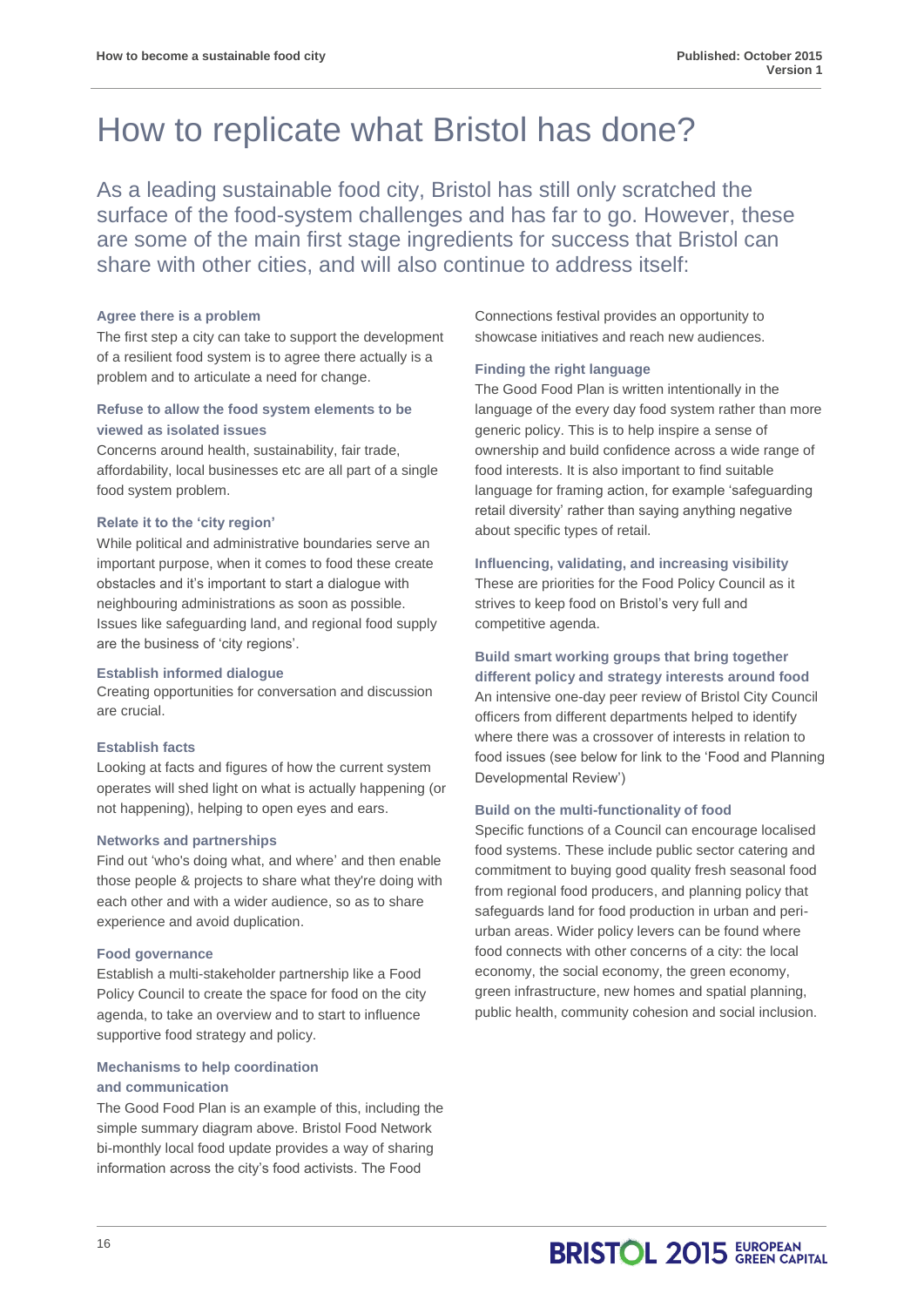### **Develop an action plan with a clear monitoring process against specific agreed outcomes and indicators**

This is currently being developed and will help the city to begin to monitor actual change. It will also require more resources to support the process. (For outcomes and indicators see below link to the preparatory report 'What We know About the State of Good Food in Bristol')

### **Work with other cities; learn from others**

Finding out what other cities are doing also helps create inspiration and momentum. EU programmes like URBACT are a good source of information. Bristol City Council facilitated the city's participation in a three-year URBACT programme 'Sustainable Food in Urban Communities' with nine other European cities. This provided some finance, the focus of an official EU project structure and set of targets with which to help develop work on the Good Food action plan. It also provided opportunities for Bristol participants to both share with and learn from practical initiatives in other cities.

#### **Keep an up to date overview!**

### Key points: How cities can establish good food governance

Keeping an overview is essential. Finding a process of engagement is part of good food governance and is as important as addressing specific practical food system issues. While it may seem onerous and somewhat academic, it is essential if a city wants to effectively coordinate action and to monitor and review progress. Participating in formal food projects with other cities can provide helpful tools, resources, new insights and a practical structure for building on existing work.



*© James Barke*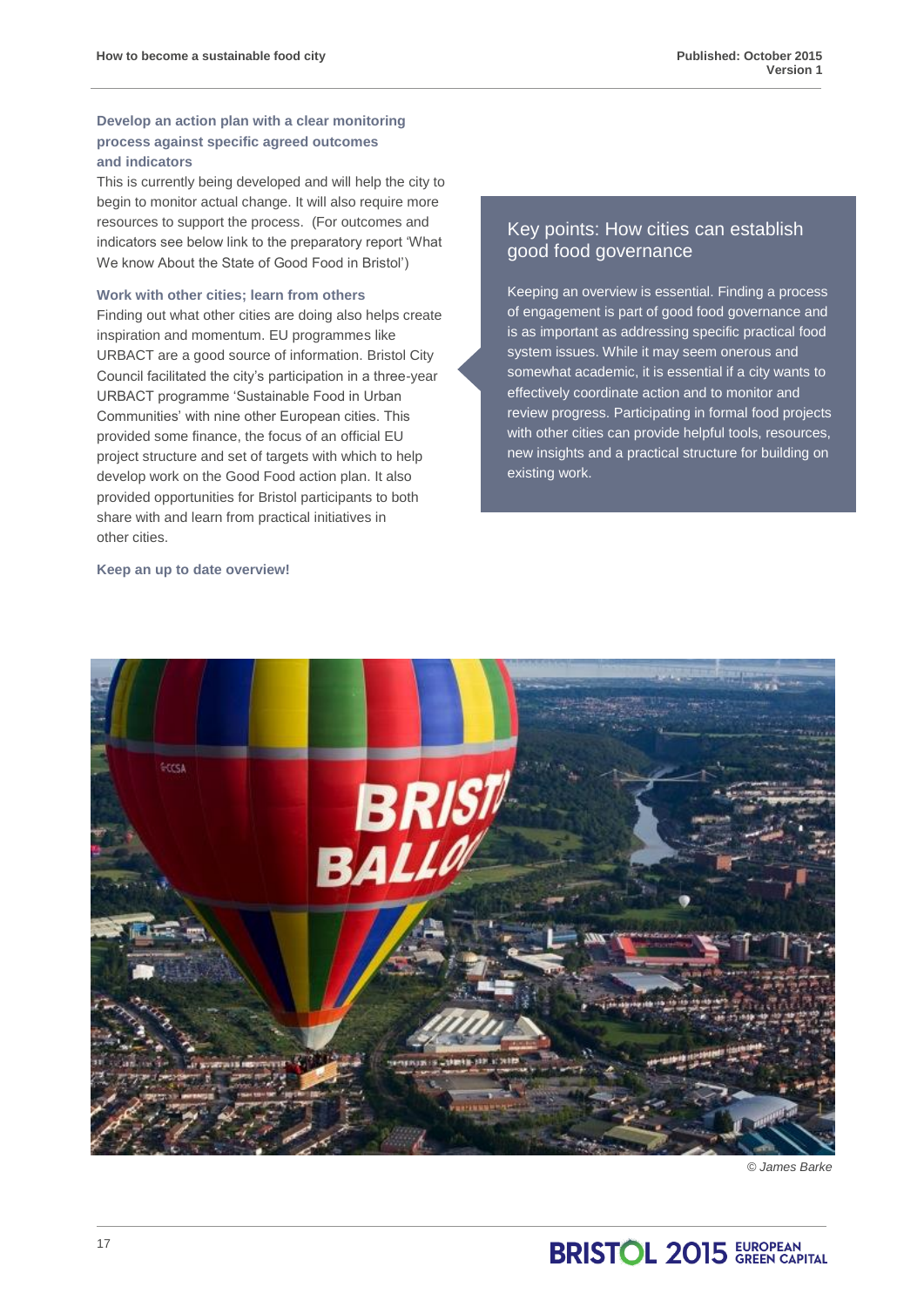### Further reading & resources

### **Bristol City Council**

2010 internal ten-point food charter [http://bristolfoodpolicycouncil.org/bristol-city-council](http://bristolfoodpolicycouncil.org/bristol-city-council-food-charter-2010/)[food-charter-2010/](http://bristolfoodpolicycouncil.org/bristol-city-council-food-charter-2010/)

#### **Bristol Food Policy Council**

The Bristol Good Food Charter and Good Food Plan, more information on the FPC, <http://bristolfoodpolicycouncil.org/>

'What does Good Food mean for Bristol' film animation: [\(https://www.youtube.com/watch?v=TG9Kp8DUaeo&fea](https://www.youtube.com/watch?v=TG9Kp8DUaeo&feature=youtu.be) [ture=youtu.be](https://www.youtube.com/watch?v=TG9Kp8DUaeo&feature=youtu.be) )

#### **Bristol Food Policy Council publications**

'Food Poverty: What does the evidence tell us?' (2013)

Bristol City Council 'Food and Planning Developmental Review' (2014)

'What We know About the State of Good Food in Bristol' (2015 baseline indicators to help with future monitoring)

[http://bristolfoodpolicycouncil.org/category/publications/b](http://bristolfoodpolicycouncil.org/category/publications/bristol-food-policy-council-publications/) [ristol-food-policy-council-publications/](http://bristolfoodpolicycouncil.org/category/publications/bristol-food-policy-council-publications/)

#### **More Bristol food-related publications**

[http://bristolfoodpolicycouncil.org/category/publications/o](http://bristolfoodpolicycouncil.org/category/publications/other-publications/) [ther-publications/](http://bristolfoodpolicycouncil.org/category/publications/other-publications/)

### **Bristol Food Network**

Newsletters and project updates <http://www.bristolfoodnetwork.org/>

Bristol urban growing survey report: [http://www.bristolfoodnetwork.org/?s=urban+growing+su](http://www.bristolfoodnetwork.org/?s=urban+growing+survey&op.x=45&op.y=12) [rvey&op.x=45&op.y=12](http://www.bristolfoodnetwork.org/?s=urban+growing+survey&op.x=45&op.y=12)

### **Bristol Food Producers**

<http://www.bristolfoodnetwork.org/bristol-food-producers/>

**Bristol Food Connections Festival** <http://www.bristolfoodconnections.com/>

**Bristol Green Capital Partnership** <http://bristolgreencapital.org/>

#### **'Who Feeds Bristol?' report**

[http://bristolgreencapital.org/who-feeds-bristol-towards](http://bristolgreencapital.org/who-feeds-bristol-towards-a-resilient-food-plan/)[a-resilient-food-plan/](http://bristolgreencapital.org/who-feeds-bristol-towards-a-resilient-food-plan/)

**'Building a positive future for Bristol after Peak Oil'**  <http://transitionbristol.net/transition-bristol-timeline/>

### **URBACT NETWORK: Sustainable Food in Urban Communities**

Bristol participation in developing low-carbon and resource-efficient urban food systems, by focusing on three areas: growing, delivering and enjoying food <http://urbact.eu/sustainable-food>

#### **Supurbfood Research Partnership**

EU project on sustainable modes of urban and periurban food provisioning. Bristol city region case study and summary food policy/practitioner briefings: <http://supurbfood.eu/documents.php>

'Building a Bristol Food City Region from the Grass Roots up: Food strategies, action plans and food policy councils': Supurbfood programme case study 2015, by Matt Reed and Dan Keech [http://www.ruaf.org/sites/default/files/UAM 29 p26-29.pdf](http://www.ruaf.org/sites/default/files/UAM%2029%20p26-29.pdf)

[http://www.ruaf.org/building-bristol-food-city-region](http://www.ruaf.org/building-bristol-food-city-region-grass-roots-food-strategies-action-plans-and-food-policy-councils)[grass-roots-food-strategies-action-plans-and-food-policy](http://www.ruaf.org/building-bristol-food-city-region-grass-roots-food-strategies-action-plans-and-food-policy-councils)[councils](http://www.ruaf.org/building-bristol-food-city-region-grass-roots-food-strategies-action-plans-and-food-policy-councils)

#### **Comparison of Bristol and Malmo**

Moragues Faus and Morgan 2015 Reframing the foodscape: the emergent world of urban food policy *Environment and Planning A July 2015 47: 1558-1573* <http://epn.sagepub.com/content/47/7/1558.abstract>